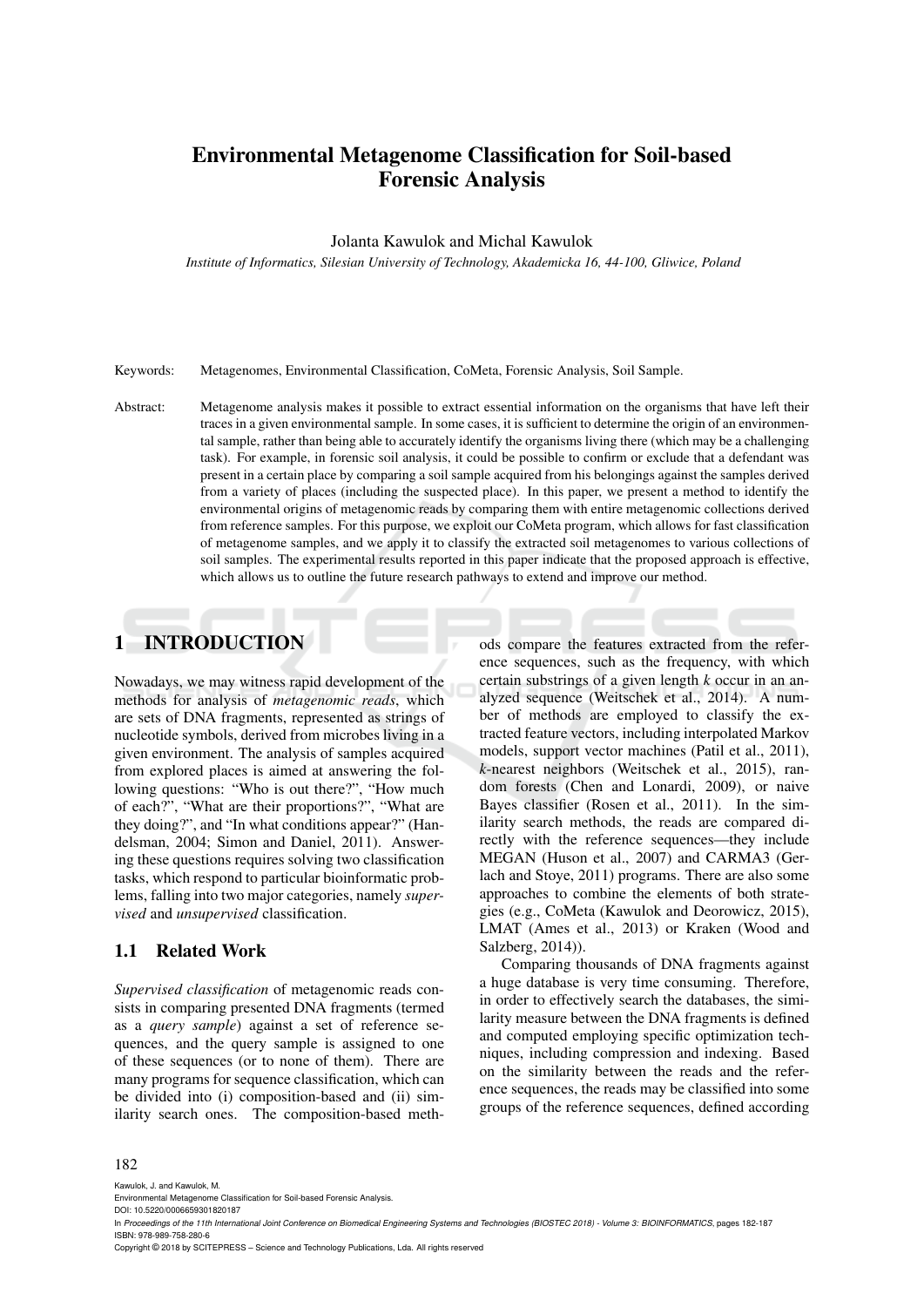to the objective of the study. Depending on the main goal of the analysis, which determines the way the reference groups are defined, supervised classification of metagenomic data can be broken down as follows:

- *Taxonomic classification*—each reference group contains DNA fragments of organisms assigned to the same taxon, whose rank may span from the *superkingdom* to the *species* (Gerlach and Stoye, 2011; Bazinet and Cummings, 2012).
- *Functional classification*—a reference group contains the DNA fragments that enable the microorganisms fulfill a certain function (e.g., degradation of petroleum alkanes) (Bazinet and Cummings, 2012; Kennedy et al., 2011).
- *Environmental classification*—each reference group is formed with a metagenomic sample (or samples) acquired from a certain environment. The goal of such classification scheme is to determine the characteristics of the environment, rather than identifying the organisms living there. It is worth noting that the reference sequences within each reference group do not have to be annotated (assigned to specific species or taxonomic units), which facilitates the procedure in many cases.

The metagenomic reads may also be analysed without using any reference sequences, which is referred to as *unsupervised classification*. In such scenario, the obtained reads are grouped into operational taxonomic units (OTUs) based on their mutual similarities. This process is termed as *binning* among many applications, it is used for analysing the proportion between different groups of organisms. Here, similar optimization techniques (like compression and indexing of the sequences) can also be used so as to accelerate the comparison process.

### 1.2 Contribution

In this paper, we address a problem of environmental classification, which has a wide variety of potential practical applications. Here, we focus on analysing soil samples for forensic purposes—the goal is to confirm or reject a hypothesis that a certain defendant visited a specific place—soil traces acquired from his belongings can be verified against a set of samples acquired from a variety of places. Our contribution lies in comparing the samples by measuring their similarity directly in the space of the metagenome reads. This is in contrast to earlier research in this field (Khodakova et al., 2014), in which the samples were first analysed to identify the microorganisms, whose genomes are present in these samples, and then the

similarity was assessed by comparing the identified species. Importantly, in our approach, we do not need a reference database that is necessary to identify the microorganisms. Although in this work we validate our method for forensic data analysis, the developed solution is generic and may be adopted to a different scenario of environmental metagenomic classification. Our main point here is that the knowledge of particular species is not necessary to recognize the origin of the sample.

### 1.3 Paper Structure

The paper is structured as follows. Section 2.1 presents the metagenomic sets we use for validation, whilst Section 2.2 describes how they are exploited in the classification process. Section 3 presents the results of experimental validation, and Section 4 concludes the paper.

## 2 MATERIALS AND METHODS

### 2.1 Metagenomic Sampling

For testing our method, we decided to select samples derived from the soils. Owing to the large microbial diversity of soil, soil sample classification can serve as a powerful tool for forensic soil examination. Soil can be found on items submitted for forensic analysis. Soil sticks under fingernails, tools, weapons or cloths and it can be transferred during the commission of a criminal act (Khodakova et al., 2014).

We selected soil samples derived from four locations examined within three different projects. The data sets were downloaded from EBI Metagenomics website  $\frac{1}{1}$ . Two of these projects were conducted in the USA—in Alabama and Massachusetts states (Stewart et al., 2011). Soil samples from the third project were collected from two different sites in Adelaide in South Australia (Khodakova et al., 2014). These locations are approximately 3 km from each other. The most relevant characteristics of these metagenomic sets are presented in Table 1. The sets contain 2 or 3 samples, each of which consists of hundreds of thousands metagenomic reads.

#### 2.2 Research Methodology

There are a number of tools for comparing metagenomic data, out of which for our study we selected our

<sup>1</sup>Available at https://www.ebi.ac.uk/metagenomics (accessed on 9th October 2017)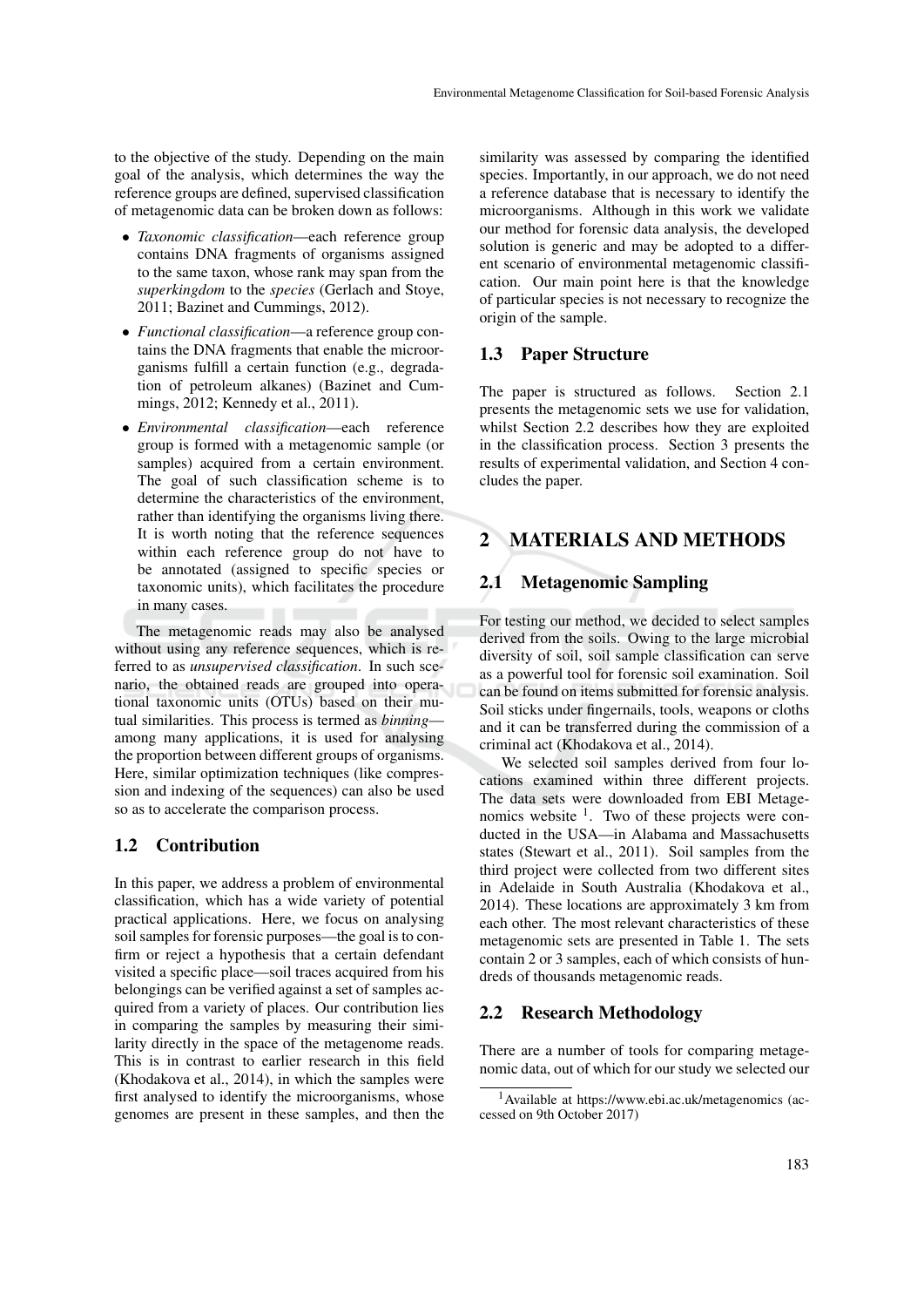CoMeta (Classification of Metagenomes) program<sup>2</sup> (Kawulok and Deorowicz, 2015) due to its versatility and ease of use. Most of the existing tools are intended for a specific application, and we found it difficult (if feasible at all) to deploy some of them for a different purpose. Basically, CoMeta has been designed for fast and accurate classification of reads obtained after sequencing entire environmental samples and it allows a database to be built without any restrictions. The similarity (termed the *match score*) between the query read and each group (class) of the reference sequences is determined by counting the number of the nucleotides in those *k*-mers (i.e., all substrings in the sequence of length  $k$ ), which occur both in the read and in the group. The read is classified to that group, for which the match score is the largest. We organize the reference sequences into the groups of DNA sequences acquired from soils derived from various places (each of these places is treated as a separate class). In this way, a new metagenomic sample is classified to one of the created classes.

A simplified diagram of our classification scheme is shown in Figure 1. We have built  $N = 10$  separate sets of *k*-mers from the reads of metagenomic data acquired from each sample in the reference (training) set. The reads acquired from a given sample were compared only to other samples. The reads derived from a query sample are compared against the number of groups equal to the number of all investigated samples in the reference set (in the presented experiment— $N - 1 = 9$ ). The set of reference sequences consists of  $n_I + n_I I + \cdots + n_N$  databases. wherein  $n<sub>I</sub>$  ones are derived from first metagenomic set  $(D_{I1}, D_{I2},..., D_{In_I}), n_I I$  from the second, and so on. They are compared with q reads derived from a query sample. The result of a single matching is termed the *match rate score* ( $\Xi_{Rij}$ ). During the *intermediate analysis*, each read is attributed to one of the created groups after exceeding a certain threshold defined for each group; otherwise it is marked as unknown (*U*). Finally, the initial assignment of each read and collectively all match rate scores (yellow boxes in the diagram) are completely analyzed and the query sample is classified to the appropriate class.

### 3 RESULTS

At the beginning of our experimental validation, we verified the correctness of our framework. For this purpose, we built four metagenomic databases—one



Figure 1: The processing pipeline for metagenomic reads classification to the one of the created classes.

for each place. Subsequently, we compared each sample with all of them so as to make sure that every read is properly assigned to the environment which it came from. In the next step, the databases of each sample

<sup>2</sup>Available at https://github.com/jkawulok/cometa (accessed on 9th October 2017)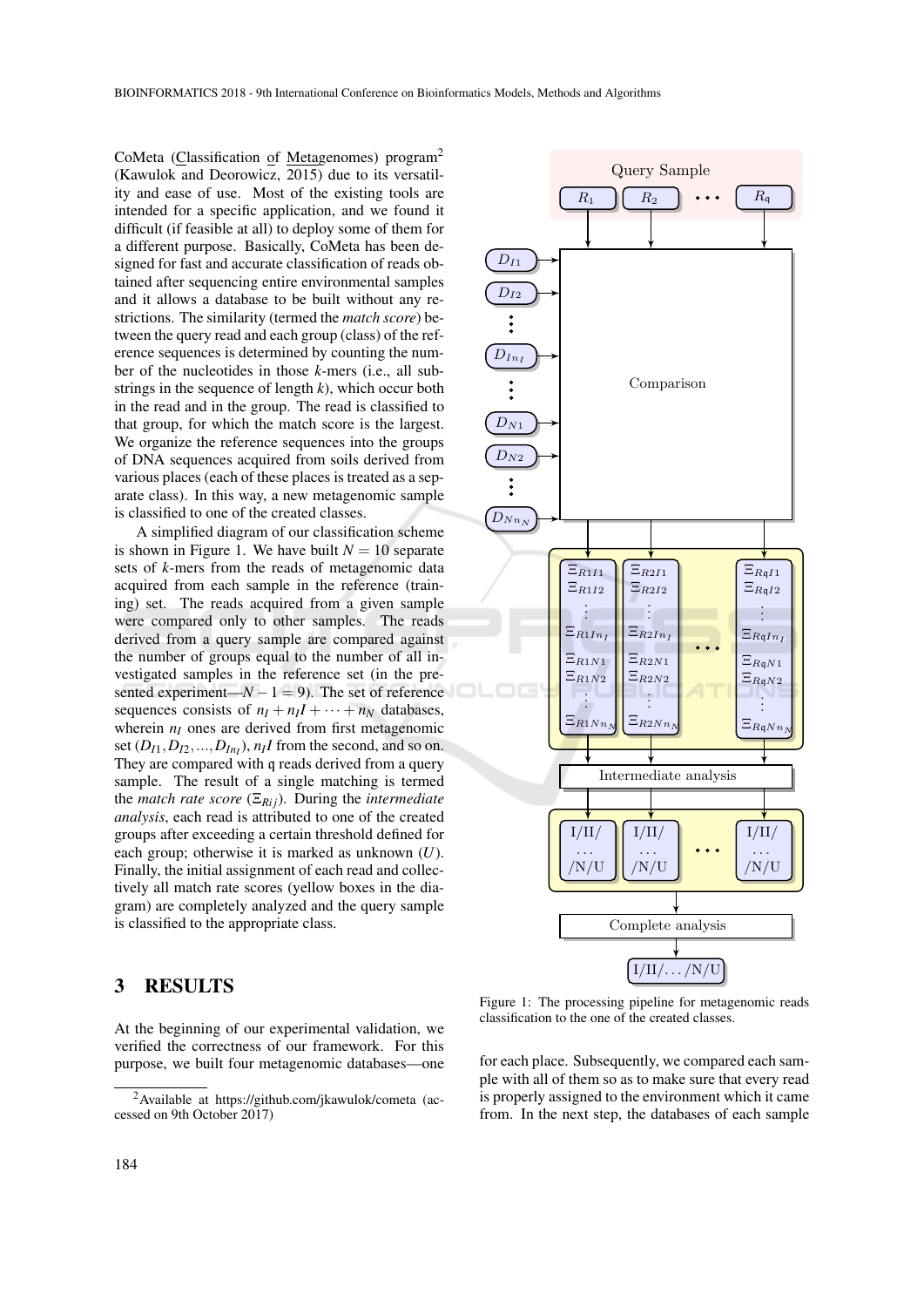| No.            | Project ID       | <b>Site</b>                            | Number                      | Average number |
|----------------|------------------|----------------------------------------|-----------------------------|----------------|
|                |                  |                                        | of samples                  | of reads       |
|                | SRP016569        | Bankhead National Forest (Alabama, US) | 2                           | 322856         |
| $\mathfrak{D}$ | SRP005264        | Harvard Forest (Massachusetts, US)     | $\mathcal{D}_{\mathcal{L}}$ | 1 1 8 2 6 1 2  |
|                | (Stewart et al., |                                        |                             |                |
|                | 2011)            |                                        |                             |                |
| 3A             | ERP004852        | 1st Adelaide park (AU)                 | 3                           | 402093         |
|                | (Khodakova       |                                        |                             |                |
|                | et al., 2014)    |                                        |                             |                |
| 3B             | ERP004852        | 2nd Adelaide park (AU)                 | 3                           | 330957         |
|                | (Khodakova       |                                        |                             |                |
|                | et al., 2014)    |                                        |                             |                |

Table 1: Metagenomic data sets.

were created separately. As a result, we received 10 databases. At first, we used them also by comparing each read against all the databases. We have achieved the same effect as in the previous case—100% of the reads were assigned correctly. This was expected, given that CoMeta uses an approximate matching of two sequences, hence for each read we received the exact matching to that very read that was found in the sample of origin.

In order to validate the classification method, it was necessary to compare the reads with the sets, in which they were not located. This approach was already described in Section 2.2—each read derived from one of  $N = 10$  samples was compared with  $N - 1 = 9$  databases.

Figure 2 shows how many percent of the reads were matched to each location. If a read from the first sample in a given location is correctly matched to its location, then it means that the read has been assigned to a database built on the second (and/or third) sample (samples) from that location (it is not compared with other reads from its sample of origin). We measure the classification accuracy at a sample level—we consider a sample as correctly assigned when the majority of the reads from that sample are attributed to the correct location.

From Figure 2, it can be noticed that 7 out of 10 samples are classified correctly, which generally confirms that our approach is correct. It is worth noting that only the samples from the *2nd Adelaide park* location were incorrectly classified—actually, all of them were assigned to the *1st Adelaide park* location. Certainly, these samples are similar to each other due to small distance between these locations, but it is worth noting that the first location contains more samples than the second one (see Table 1), so the classification could be biased towards the first location. We will address this problem by (i) introducing the weights according to the cardinality of a sample and (ii) rejecting (or reducing the impact) of the reads

classified to several samples. Basically, if a read is assigned to only one sample, than it may be considered as a more specific indicator of a certain location than another read that is matched to several locations. In our initial study reported here, we do not take into account the uniqueness of the reads and we suspect that this could be the main reason for the misclassified samples observed for the *2nd Adelaide park* location. Overall, these results clearly indicate that it is feasible to identify the origin of a sample without the need for identifying the microorganisms that have left their traces in that sample.

## 4 CONCLUSIONS AND FUTURE **WORK**

In this paper, we proposed a method for classifying metagenomic reads to the reference environmental groups. The presented experimental results proved the feasibility of our approach and it may be considered for the purpose of forensic analysis. A very important advantage of our approach lies in measuring the sample similarity at the reads level without the necessity to understand the contents of these samples. We also consider a hybrid method to exploit both the information on the organisms identified in the samples, as well as to benefit from the reads-level similarity. Hence, if some organisms are identified in a sample, then this can be utilized during classification, but information of the unknown organisms whose traces are found in a sample, will not be lost.

Our ongoing research is aimed at improving the environmental classification engine, following our observations reported earlier in Section 3. Instead of counting the matching reads, we intend to analyse the matches in terms of their uniqueness. Also, we plan to improve the testing methodology and split the samples into smaller parts (so as to analyze the classifica-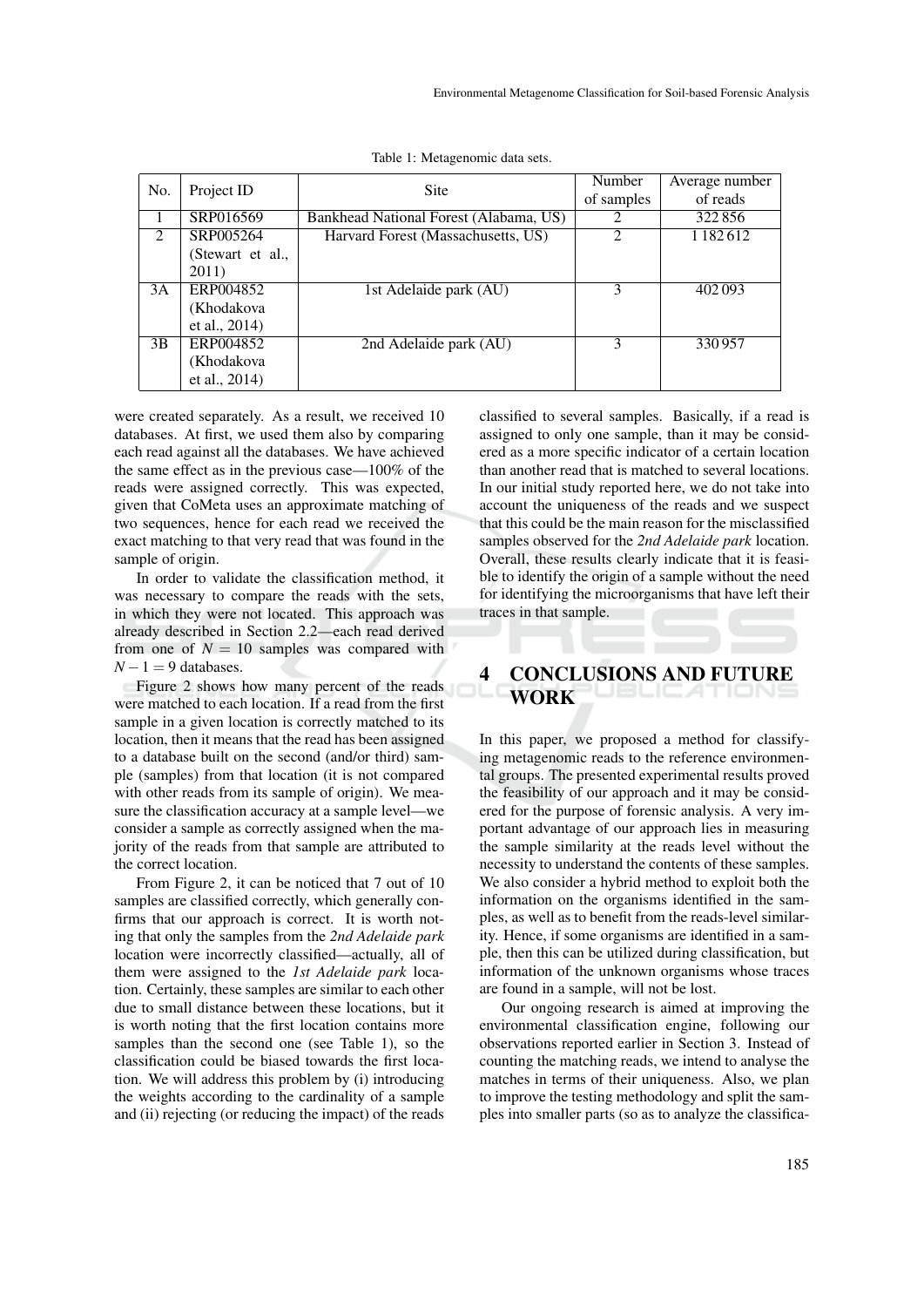

BIOINFORMATICS 2018 - 9th International Conference on Bioinformatics Models, Methods and Algorithms



Figure 2: Results of environmental classification.

tion scores at a lower-than-sample level).

The second important direction of our future work is concerned with applying the proposed framework to solve other practical challenges in medicine, engineering, agriculture, and ecology. In particular, we plan to compare the performance of our method against the state of the art (Turnbaugh et al., 2009; Cui and Zhang, 2013) in diagnostics. Here, the metagenome is exploited to confirm or exclude a specific disorder for a patient, whose metagenomic sample is compared against two groups of metagenomic reads, derived from (i) positively diagnosed patients and (ii) a control group.

## ACKNOWLEDGEMENTS

This research was supported in part by PL-Grid Infrastructure. This work was supported by the Polish National Science Centre under the project DEC-2015/19/D/ST6/03252 .